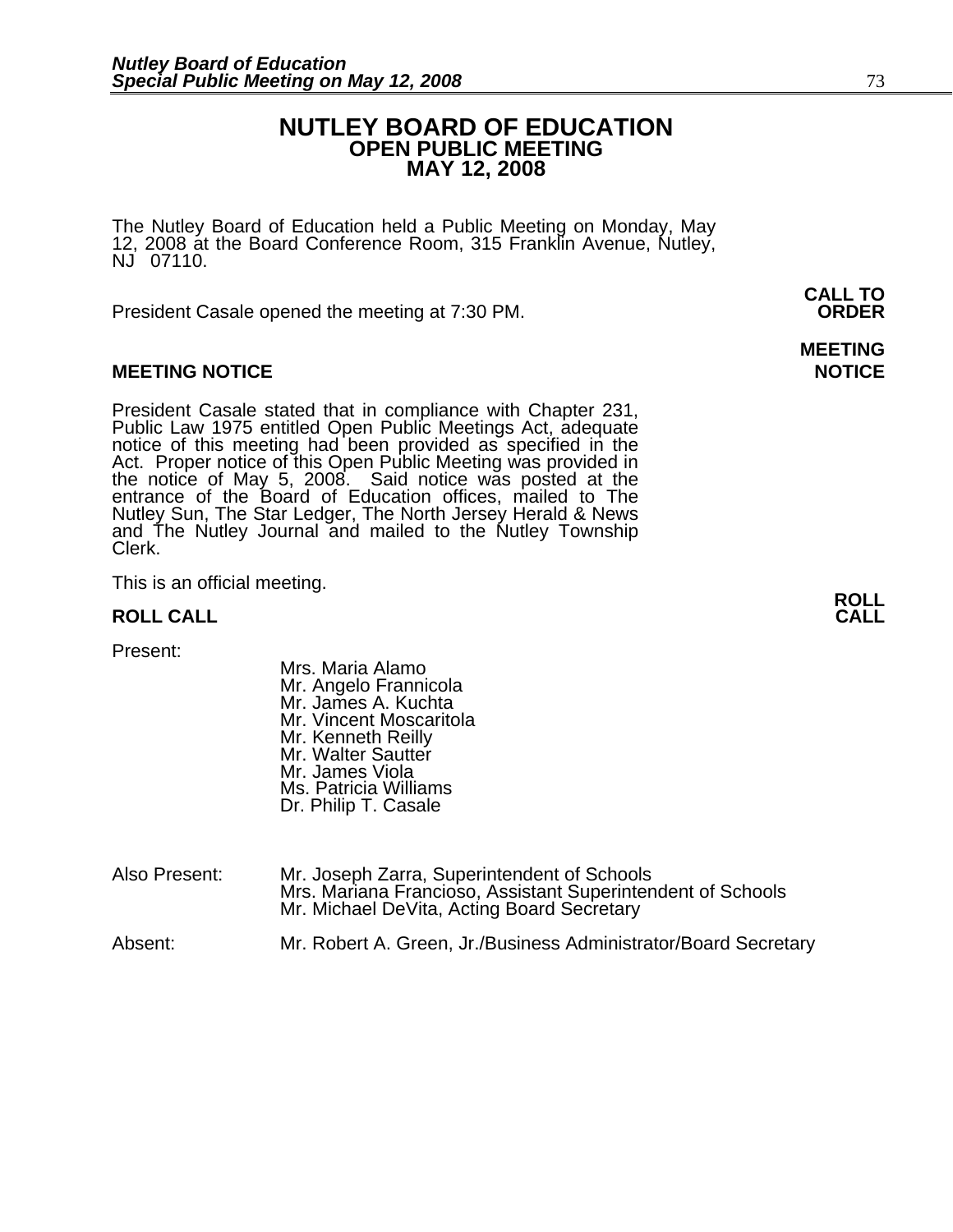## **MOTION TO ADJOURN TO EXECUTIVE SESSION**

At 7:35 PM Trustee Kuchta moved and Trustee Williams seconded the following resolution:

WHEREAS, the Board of Education will be discussing matters exempt from public discussion pursuant to N.J.S.A. 10:4-12,

NOW, THEREFORE, BE IT RESOLVED that the Board of Education recess to Closed Executive Session at this time to discuss the following:

Legal Issues

BE IT FURTHER RESOLVED that the results of the discussions will be made public by inclusion on the agenda of a subsequent meeting of the Board of Education or when the reasons for discussing such matters in closed session no longer exist.

 The motion was approved by voice vote.

## RECONVENE MEETING **RECONVENE**

At 8:00 PM Trustee Reilly moved, Trustee Frannicola seconded, and the Board unanimously approved by voice vote a motion to reconvene the public meeting.

The meeting reconvened in the JHWMS Library located at 325 Franklin Avenue, Nutley, NJ.

### **FLAG SALUTE** SALUTE SALUTE SALUTE SALUTE SALUTE

Trustee Williams led the assembly in the flag salute.

Mrs. Maria Alamo

# **ROLL ROLL CALL CALL**

Present:

|               | Mr. Angelo Frannicola<br>Mr. James A. Kuchta<br>Mr. Vincent Moscaritola<br>Mr. Kenneth Reilly<br>Mr. Walter Sautter<br>Mr. James Viola<br>Ms. Patricia Williams<br>Dr. Philip T. Casale |
|---------------|-----------------------------------------------------------------------------------------------------------------------------------------------------------------------------------------|
| Also Present: | Mr. Joseph Zarra, Superintendent of Schools<br>Mrs. Mariana Francioso, Assistant Superintendent of Schools<br>Mr. Michael DeVita, Acting Board Secretary                                |
| Absent:       | Mr. Robert A. Green, Jr./Business Administrator/Board Secretary                                                                                                                         |

# **EXECUTIVE**

# **FLAG**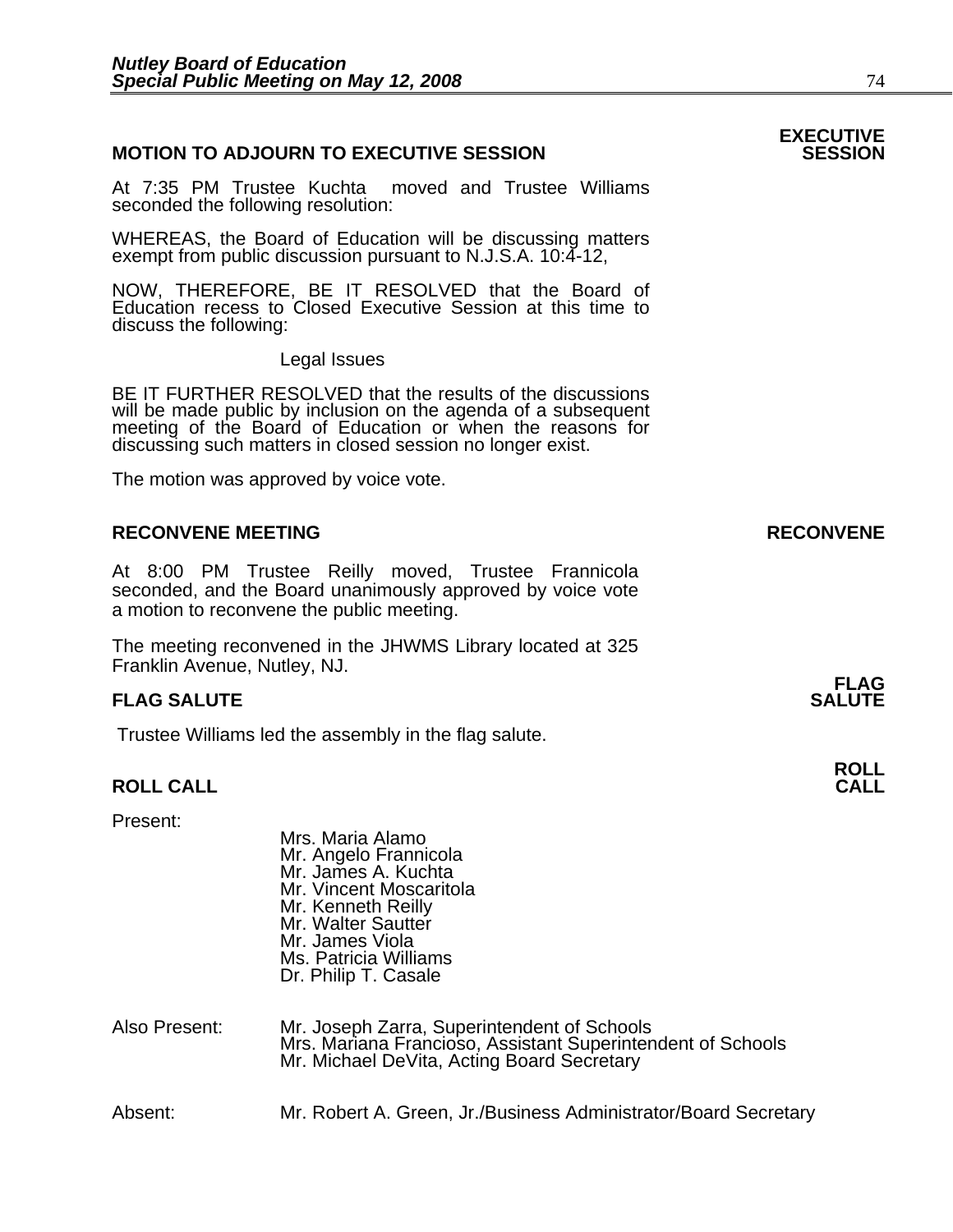# **HEARING OF CITIZENS (Resolutions Only)**

None

### **SUPERINTENDENT'S REPORT**

Mr. Zarra spoke about the items on the attached list.

### **RESOLUTIONS:**

Trustee Reilly made a motion, and Trustee Moscaritola seconded, that the Board table Resolution #34 – Award of Contract – HVAC – Nutley High School Auditorium until the May 28, 2008 Public Meeting. The resolution was approved with a voice vote.

Trustee Moscaritola made a motion, and Trustee Alamo seconded, that the Board revise Resolution # 3 - Adoption of Meetings to read the 8:00 PM Public Meeting will take place in the JHWMS Auditorium. The resolution was approved with a voice vote.

Trustee Frannicola moved, and Trustee Kuchta seconded, a motion that the Board approve the Resolutions numbers 1 through 33 as listed below. Upon being put to a roll call vote the resolutions were unanimously adopted.

## 1. **RESIGNATION – Teacher**

BE IT RESOLVED that the Board of Education approves the acceptance of the resignation, following her leave of absence, of Mrs. Megan O'Hagan, high school science teacher, effective May 16, 2008. May 16, 2008. **Participal and Contract Contract Contract Contract Contract Contract Contract Contract Contract Contract Contract Contract Contract Contract Contract Contract Contract Contract Contract Contract Contract Con** 

### 2. **RESIGNATION – Buildings & Grounds**

BE IT RESOLVED that the Board of Education approves the<br>acceptance of the resignation of Mr. Gerard Vecchio, buildings<br>& grounds employee, effective May 30, 2008. **ADOPT BOOPT ADOPTION OF SCHEDULE OF MEETINGS** 

## **3. ADOPTION OF SCHEDULE OF MEETINGS**

BE IT RESOLVED that the regular monthly meetings of the Board of Education of the Township of Nutley be held on the fourth Monday of each month, except as noted otherwise, and

BE IT FURTHER RESOLVED that, in accordance with the requirements of the Open Public Meetings Act of 1975, the annual Schedule of Meetings be adopted as appended to these meeting minutes (Schedule A).

**RESIGNATION TEACHER** 

# **B&G EMPLOYEE**

# **MEETINGS**

# **RESOLUTIONS**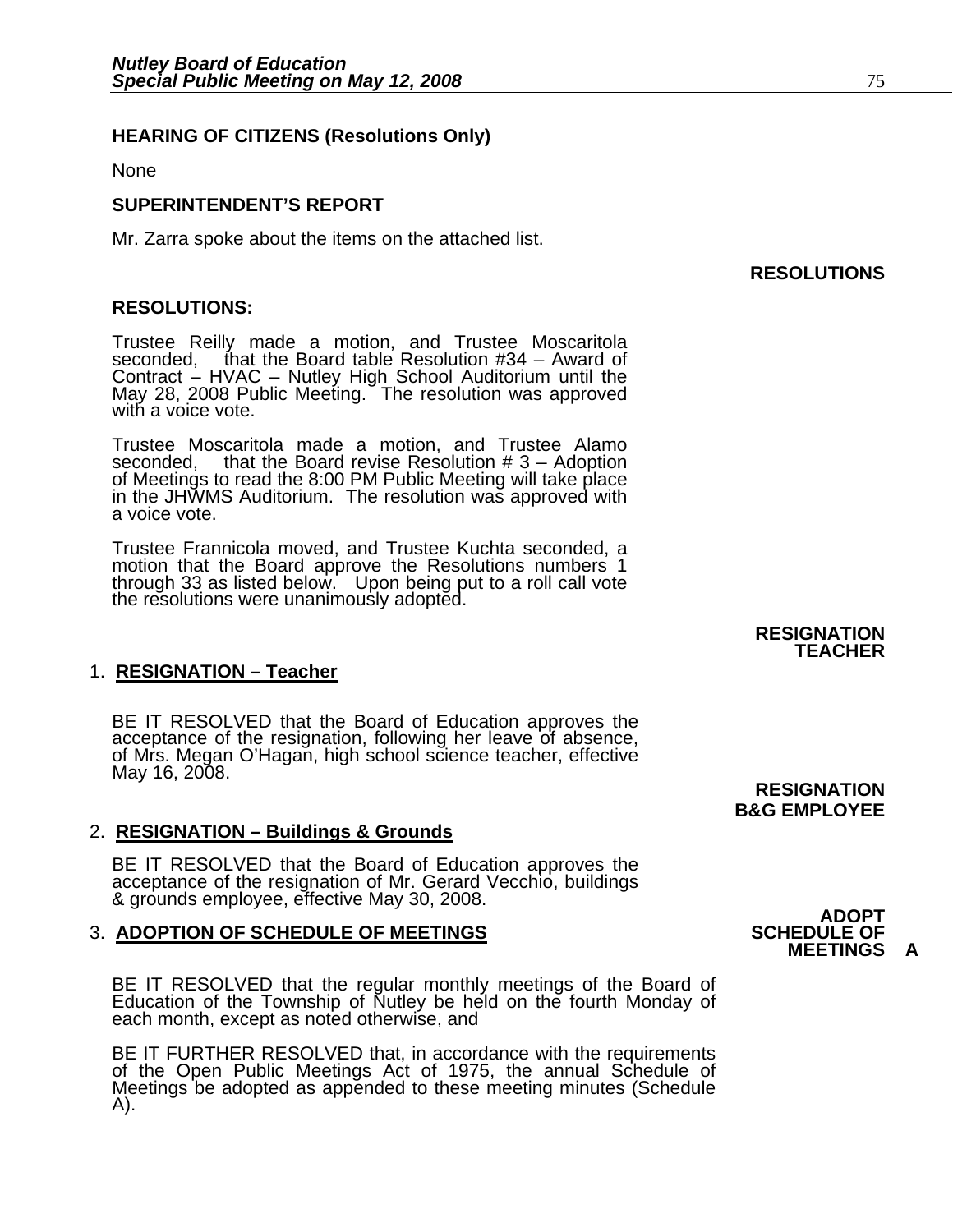### **4. DESIGNATION OF OFFICIAL NEWSPAPERS**

BE IT RESOLVED that the Board of Education designates The Nutley Sun and the North Jersey Herald and News as the official newspapers for meeting notices and hereby directs the Board Secretary to also send meeting notices to the Nutley Journal and the Star Ledger. **CURRICULUM** 

### 5. **CURRICULUM APPROVAL**

BE IT RESOLVED that the curriculum as described in the district selected course guides, courses of study, curriculum guides and program material, listed on the attached Schedule B, be adopted for use in Grades K-12 of the Public Schools of Nutley for the 2008-09 school year.

## 6. **APPOINTMENT OF AUDITOR - 2008-09 School Year**

WHEREAS, there exists a need for an annual audit of school accounts, and

WHEREAS, the firm of Lerch, Vinci and Higgins of Fairlawn, NJ is licensed as Public School Accountants and is fully capable of providing this service, and

WHEREAS, Lerch, Vinci and Higgins satisfactorily conducted the school audit in 2007, and will be performing the school audit for the 2007-08 school year, and

WHEREAS, the Public School Contracts Law (N.J.S.A. 18A:18A-5) provides for the award of contracts for this type of professional service without competitive bidding, and

WHEREAS, funds are available for this purpose,

NOW, THEREFORE, BE IT RESOLVED by the Board of Education of the Township of Nutley as follows:

- 1. The firm of Lerch Vinci and Higgins of Fairlawn, NJ is hereby appointed auditors for the accounts of the Board of Education for the 2008-09 school year at a fee of \$33,000.
- . 2. This contract is awarded without competitive bidding as a pro- fessional service under the provisions of the Public School Contracts law.

# **DESIGNATE**

**APPROVAL B**

### **APPOINTMENT AUDITOR**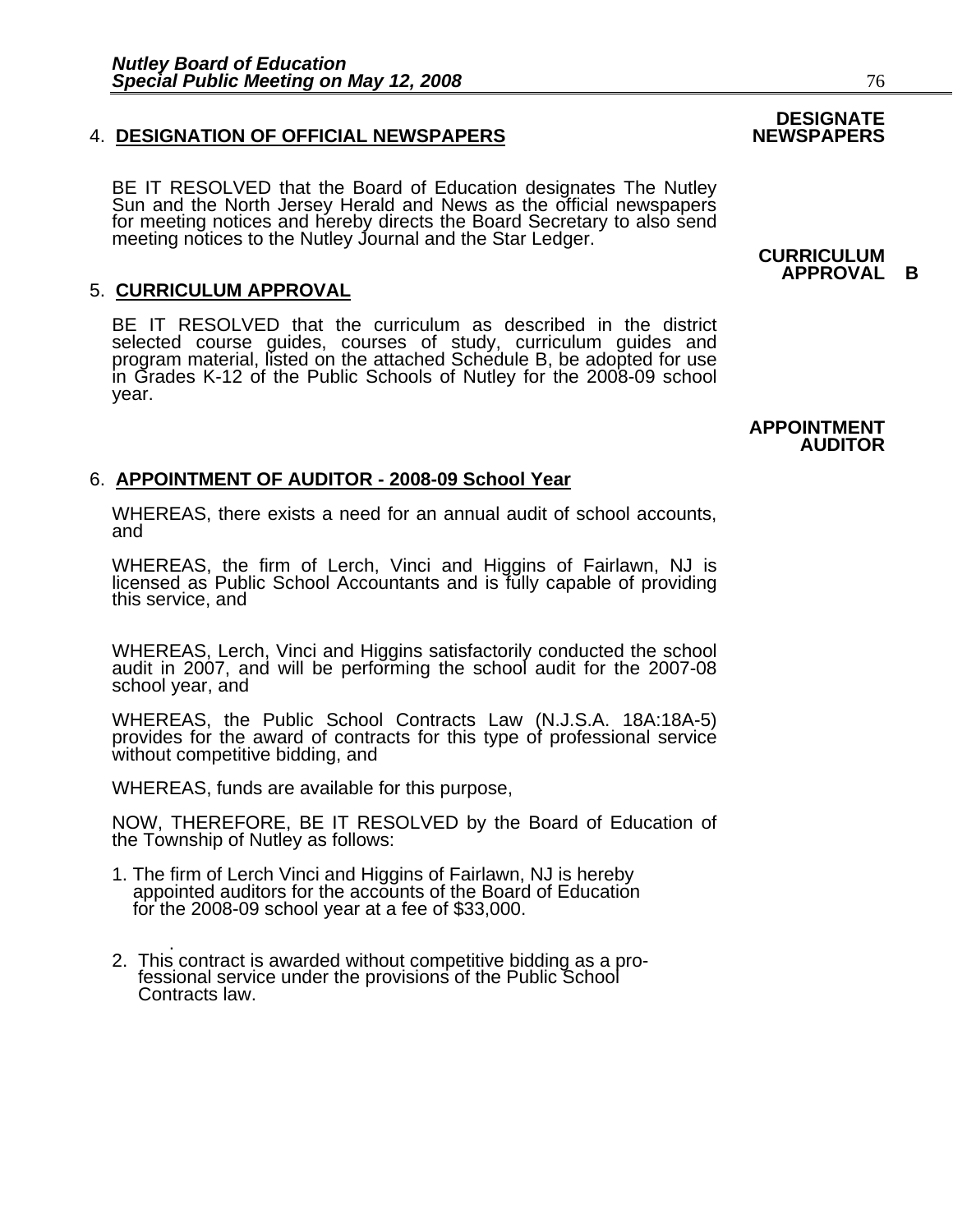# 7. **APPOINTMENT OF BOARD ATTORNEY - 2008-09 School BOARD Year ATTORNEY**

WHEREAS, there exists from time to time a need for legal services for the Board of Education, and

WHEREAS, funds are available for this purpose, and

WHEREAS, the Public School Contracts Law (NJSA 18A:18A-5) provides for the award of contracts for this type of professional service without competitive bidding, and

WHEREAS, the firm of Gaccione, Pomaco & Malanga of Belleville, NJ is well qualified and capable of providing these services,

NOW, THEREFORE, BE IT RESOLVED by the Board of Education of the Township of Nutley that the firm of Gaccione, Pomaco & Malanga of Belleville, NJ is hereby appointed Board attorney for the 2008-09 school year at an hourly r

### 8. APPOINTMENT OF BROKER OF RECORD - 2008-09 School Year RECORD

BE IT RESOLVED that the Board of Education approves Mr. Joseph Maurillo of IMAC Insurance Management & Consulting, as broker of record for the health, dental and prescription insurance for the 2008-09 school year.

### 9. **APPOINTMENT OF ENGINEER ENGINEER**

WHEREAS, there exists a need for professional engineering services in connection with the district's energy management program, and

WHEREAS, the firm of Energy for America, Inc., Springfield, NJ is qualified and capable of performing these services, and

WHEREAS, Energy for America, Inc. has submitted a proposal acceptable to the Board of Education for these services, and

WHEREAS, N.J.S.A. 18A:18A-5 provides for the award of contracts for this type of professional service without competitive bidding,

NOW, THEREFORE, BE IT RESOLVED by the Board of Education of the Township of Nutley that the firm of Energy for America, Inc., Springfield, NJ is hereby appointed as the engineering firm for the Nutley Board of Education for energy management services for the 2008-09 school year at a monthly cost of \$4,455.00.

# **APPOINT**

**APPOINT<br>BROKER OF** 

# **APPOINT**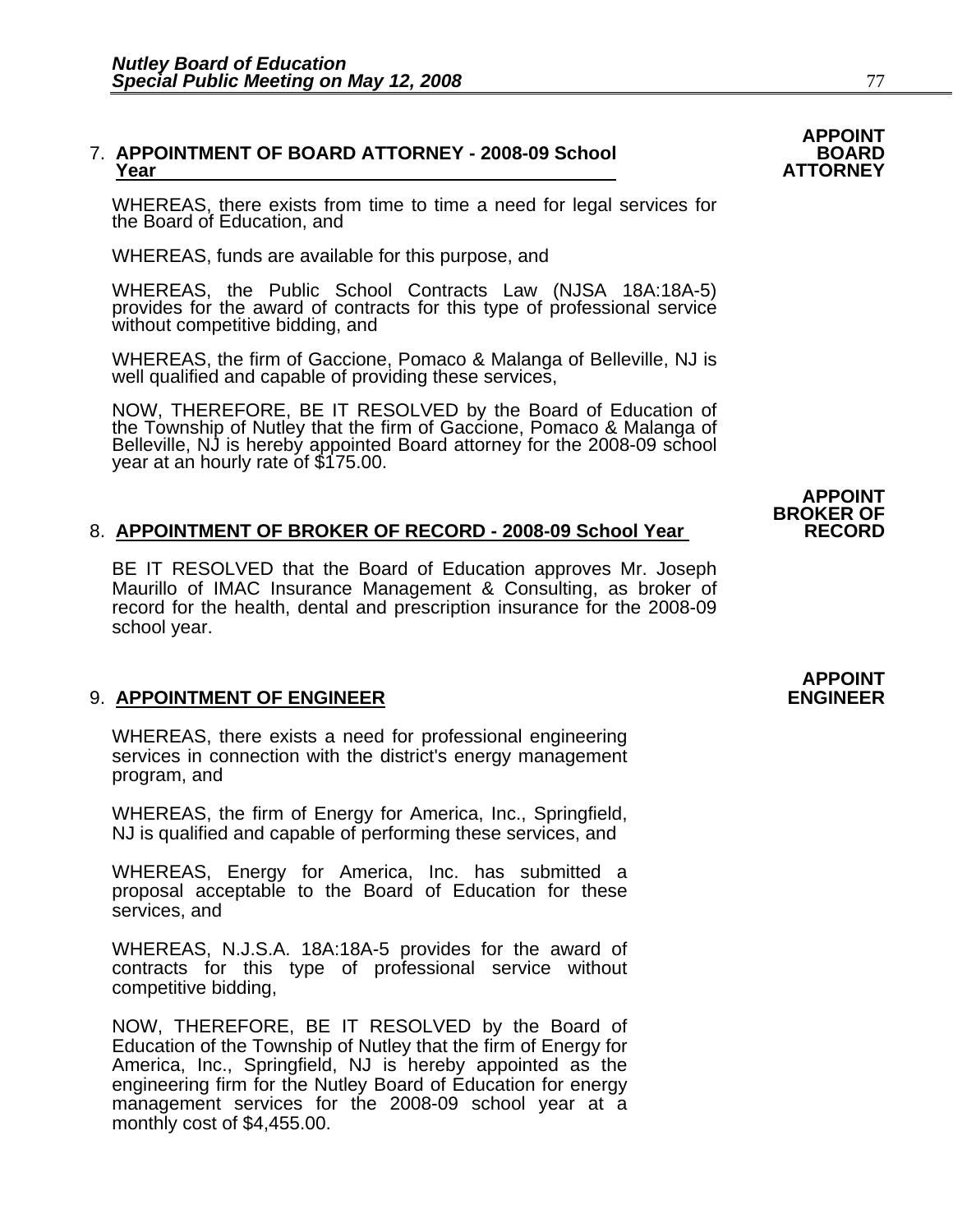# 10. **APPOINTMENT – Custodian of Records OF RECORDS**

BE IT RESOLVED that in accordance with the New Jersey Open Public Records Act, the Board of Education designates its Business Administrator/Board Secretary as the person to be responsible as the Custodian of Government Records, for the 2008-09 school year.

## **11. APPOINTMENT - Affirmative Action Officer**

BE IT RESOLVED, pursuant to Policy No. 102 (2260), that the Board of Education approves the appointment of Mr. Phillip Siculietano as Affirmative Action Officer for the Nutley School District, at a stipend of \$500.00, for

## 12. **APPOINTMENT – Section 504 Coordinator**

BE IT RESOLVED, pursuant to Policy No. 104 (1510), that the Board of Education approves the appointment of Mrs. Mariana Francioso as Section 504 Coordinator for the Nutley School District for the 2008-09 school year.

# 13. **APPOINTMENT –Section 504 Coordinator**

BE IT RESOLVED, Pursuant to Policy No. 104 (1510), that the Board of Education approves the appointment of Mr. George Ackerman as Section 504 Coordinator for the high<br>school, at a stipend of \$3,245, for the 2008-09 school year.<br>**APPOINT - ASBESTOS** 

## 14. **APPOINTMENT – Asbestos Program Manager**

WHEREAS, the Asbestos Hazard Emergency Response Act<br>of 1986 (AHERA) required the Board of Education to<br>designate a person as Asbestos Program Manager who would be responsible to ensure that the requirements of the AHERA rules and requiations were properly implemented, and

NOW, THEREFORE, BE IT RESOLVED that the Board of Education appoints Philip Nicolette as the Asbestos Program Manager for the 2008-09 school year. **APPOINT – RIGHT TO** 

## 15. **APPOINTMENT – Right to Know Officer**

BE IT RESOLVED that the Board of Education appoints Philip Nicolette as the Right to Know Officer for the 2008-09 school year.

# **APPOINT - CUSTODIAN**

# **APPOINT** - **AFFIRMATIVE**

# **APPOINT – SECTION 504 COORDINATOR**

### **APPOINT – SECTION 504 COORDINATOR**

# **PROGRAM MANAGER**

# **KNOW OFFICER**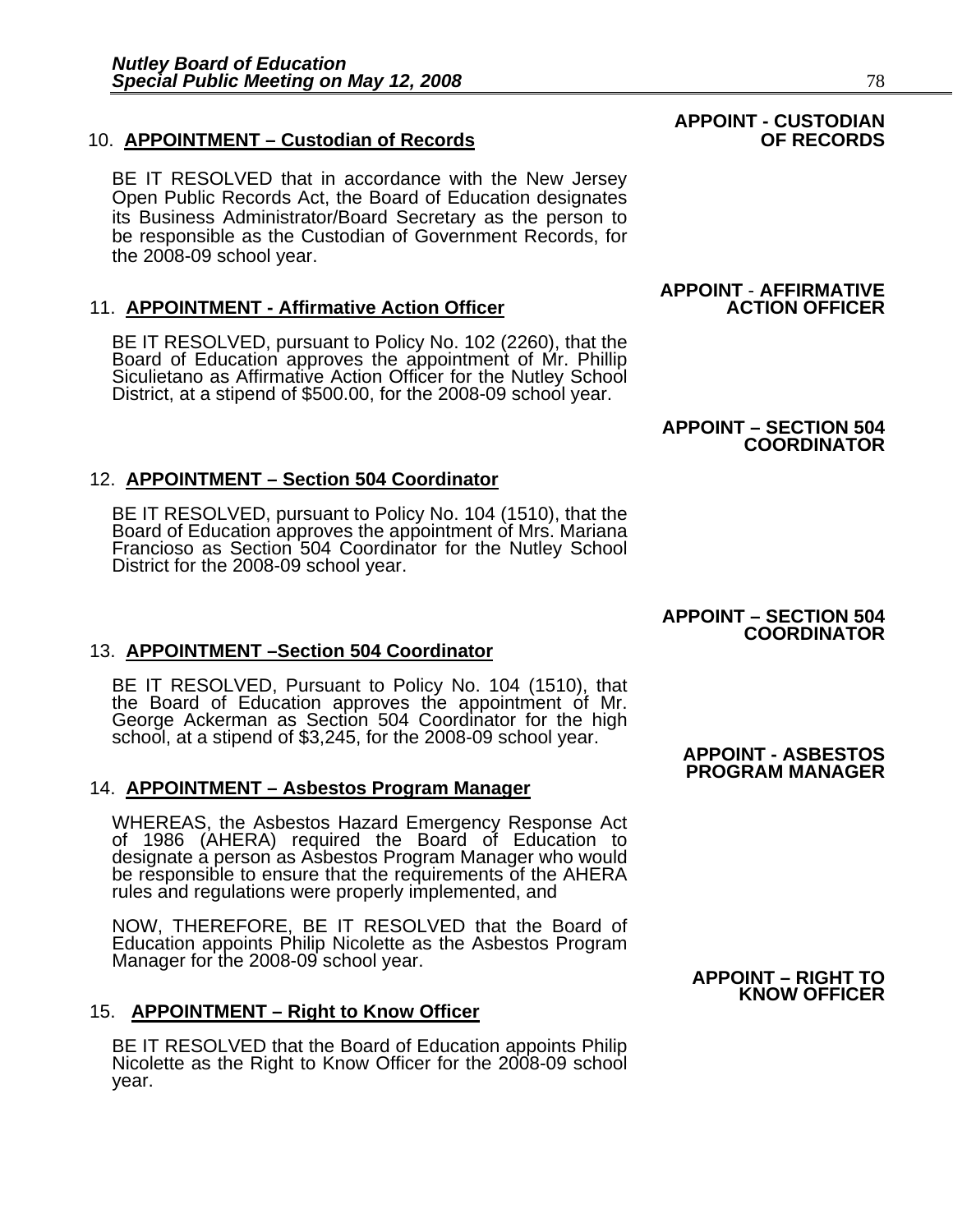### 16. **APPROVAL OF DESIGNEE – Philip Nicolette**

BE IT RESOLVED that the Board of Education approves Philip Nicolette for the 2008-09 school year as designee for the following:

Safety & Health Air Quality Integrated Pest Management **APPOINT – SPELL JIF** 

### 17. **APPOINTMENTS – SCHOOL POOL FOR EXCESS LIABILITY LIMITS JOINT INSURANCE FUND (SPELL JIF)**

BE IT RESOLVED that the Board of Education appoints Michael DeVita as the Delegate for the School Pool or Excess Liability Limits Joint Insurance Fund (SPELL JIF).

# 18. **APPOINTMENTS – SUBURBAN ESSEX JOINT INSURANCE FUND**

BE IT RESOLVED that the Board of Education appoints Michael DeVita as the Fund Commissioner for the Suburban Essex Joint Insurance Fund (SEJIF).

### 19. **APPROVAL – MILLENNIUM STRATEGIES, LLC**

BE IT RESOLVED that the Board of Education approves the services of Millennium Strategies, LLC for grant procurement and governmental relations services from July 1, 2008 through June 30, 2009 at \$4,000 per month. **DEPOSITORY**

### 20. **DEPOSITORY OF HIGH SCHOOL & JHWMS ACCOUNTS – TD Bank North**

BE IT RESOLVED that TD Bank North be designated as the official depository for the following school accounts for the 2008-09 school year, and

BE IT FURTHER RESOLVED that the following individuals be authorized to sign checks drawn on these accounts:

Nutley High School Account

Gregory Catrambone or Anne Starace

and and state and and state and state and state and state and state and state and state and state and state and

Jacqueline Camelia

# **DELEGATES**

# **APPROVAL MILLENNIUM STRATEGIES**

**APPOINT – SEJIF COMMISSIONERS** 

> **OF FUNDS**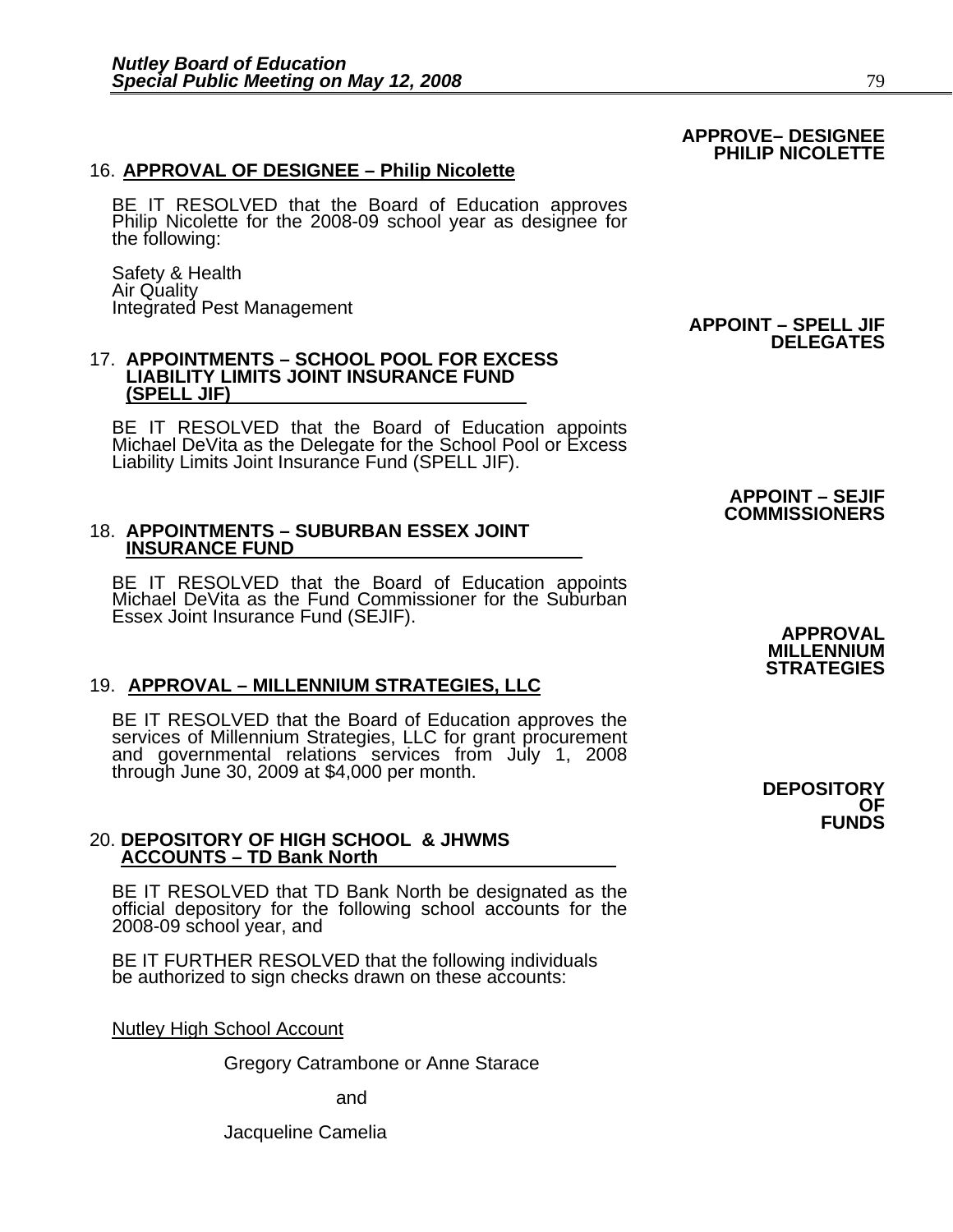### JHWMS Account

John Calicchio and Catherine Felici

**DEPOSITORY OF FUNDS** 

## 21. **DEPOSITORY OF SCHOOL FUNDS – Student Savings - Commerce Bank**

BE IT RESOLVED that Commerce Bank be designated as the official depository for the 2008-09 school year for individual student savings accounts to which deposits are made through the elementary schools.

> **DEPOSITORY OF FUNDS**

# 22. **DEPOSITORY OF SCHOOL FUNDS – Student Savings - Commerce Bank**

BE IT RESOLVED that the Commerce Bank be designated as the official depository for the following accounts of the Nutley Board of Education for the 2008-09 school year, and

BE IT FURTHER RESOLVED that the following officers of the various accounts be authorized to sign checks drawn on the accounts effective May 13, 2008

Board of Education General Account, Referendum Account and Capital Reserve Account

**Primary Signatory Community Alternate Signatory** 

Philip Casale, President or Vincent Moscaritola, Vice President

Michael DeVita, Board Secretary or Jean Unglaub, Manager of Accounts

and

David Wilson, Treasurer of School Monies

Board of Education Cafeteria Account

Michael DeVita, Board Secretary and Jean Unglaub, Manager of Accounts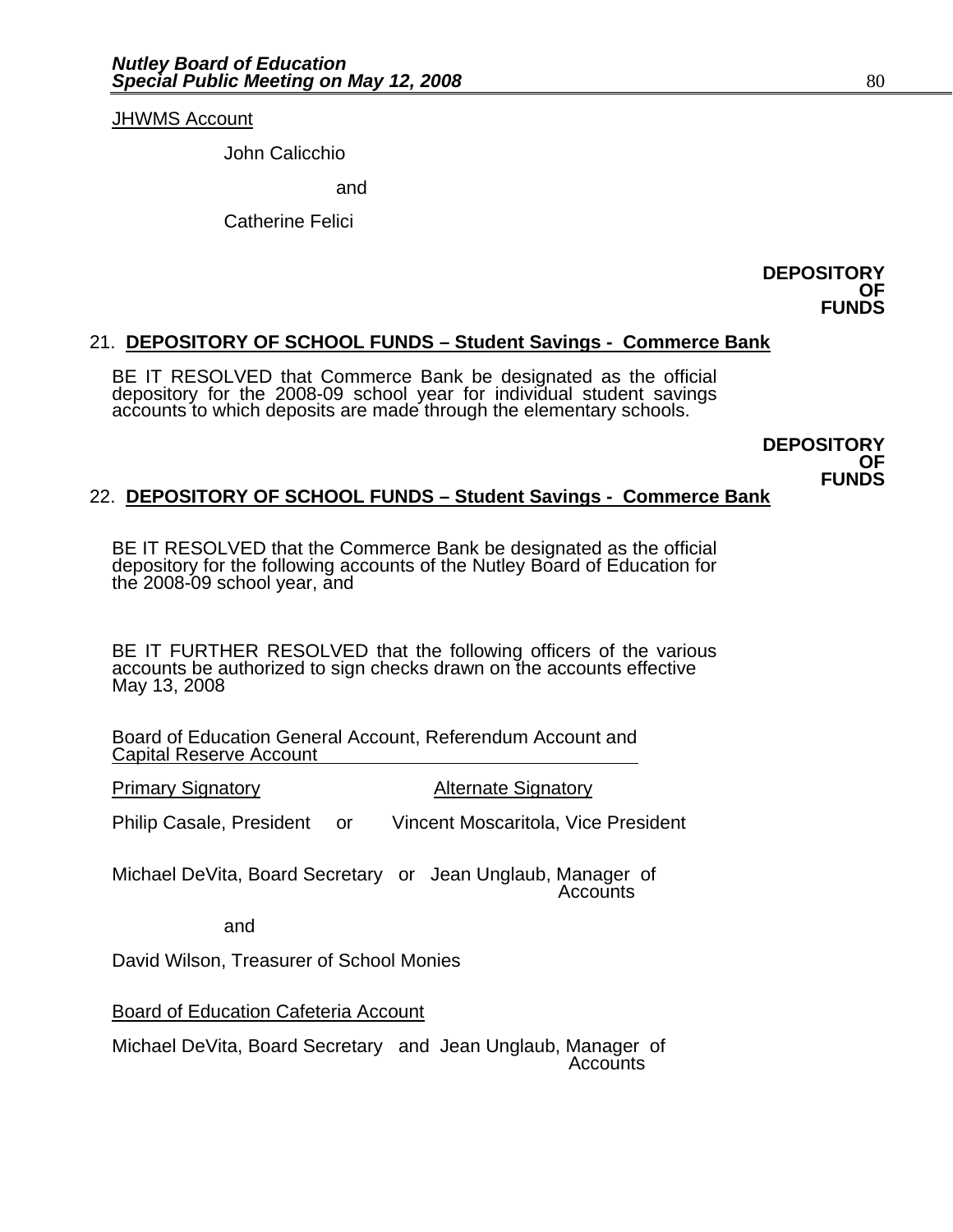## Board of Education Salary Account

Michael DeVita, Board Secretary or Jean Unglaub, Manager of Accounts

and

David Wilson, Treasurer of School Monies

# Extended Day Account

Michael DeVita, Board Secretary and Jean Unglaub, Manager of Accounts

## Extended Day Care Funds

Maria Cervasio , Extended Day Care Director or Rosemary Griesbach

and

Michael DeVita, Board Secretary or Jean Unglaub, Manager of Accounts

Board of Education, N.J. Unemployment **Insurance Trust Fund Account** 

Michael DeVita, Board Secretary

and

Jean Unglaub, Manager of Accounts

Board of Education Agency Account

**Primary Signatory** Michael DeVita and Jean Unglaub

Board of Education Raider Account

**Primary Signatory Community Alternate Signatory** Joseph Piro or Greg Catrambone and Linda Jernick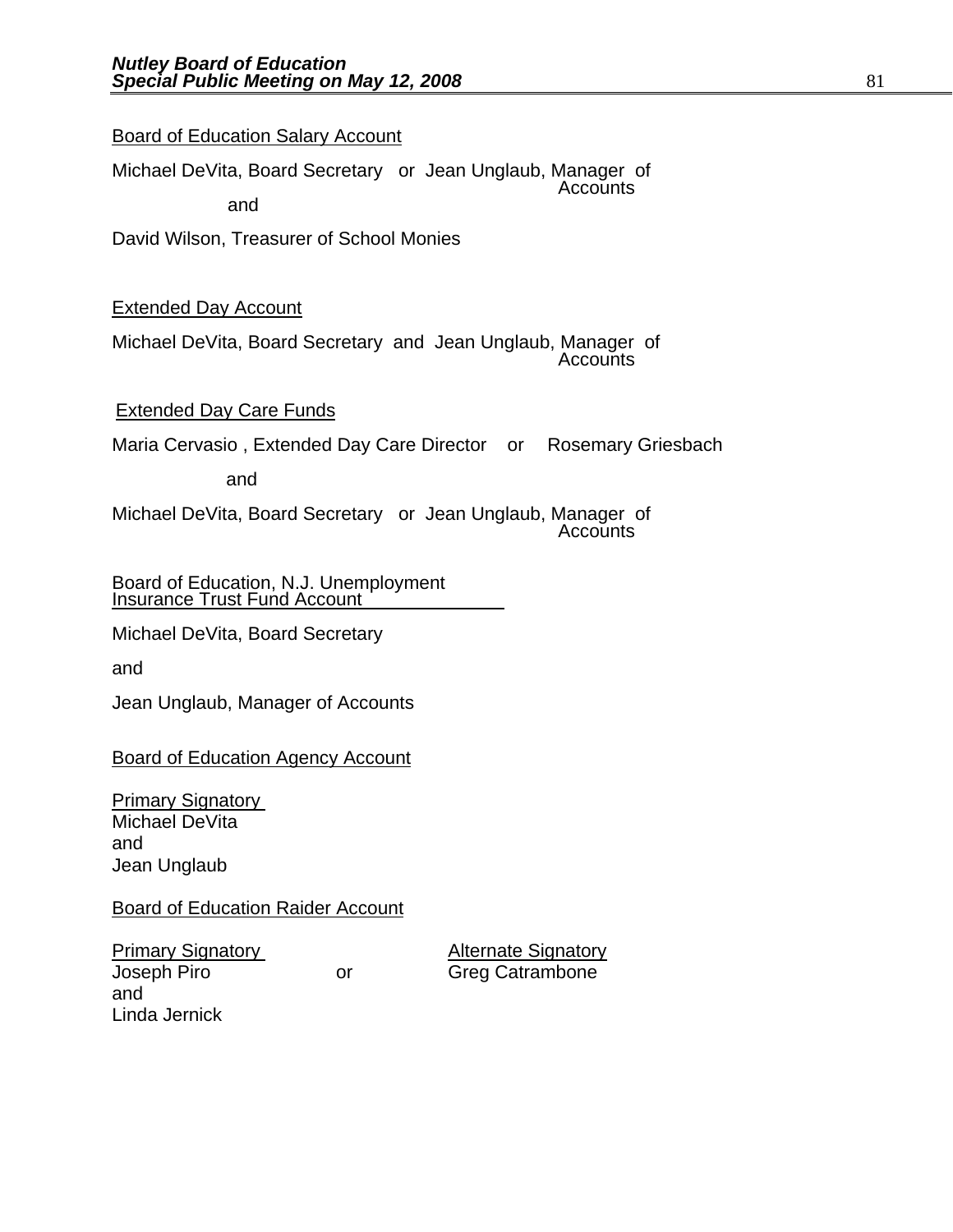### Nutley High School Athletic Account

Two of the following signatures required:

Joseph Piro Gregory Catrambone Linda Jernick

Guidance Pay-Pal Account

Gregory Catrambone or Anne Starace

and

Jacqueline Camelia

### Board of Education Referendum Account

Authorized to wire funds Michael DeVita

School Accounts:

 Lincoln School Lorraine Restel and the contract of the contract of the contract of the contract of the contract of the contract of the contract of the contract of the contract of the contract of the contract of the contract of the contract of the contra Donna Bolcato

Radcliffe School Michael Kearney<br>and and Beverly Cullari

Spring Garden School **Rosemary Clerico**<br>and Sophie Caprio

 Washington School Douglas T. Jones and Geralynn Dwyer

Yantacaw School Principal<br>and Angela Gariano

BE IT FURTHER RESOLVED that the Commerce Bank be authorized to accept facsimile signatures of the check signing machine.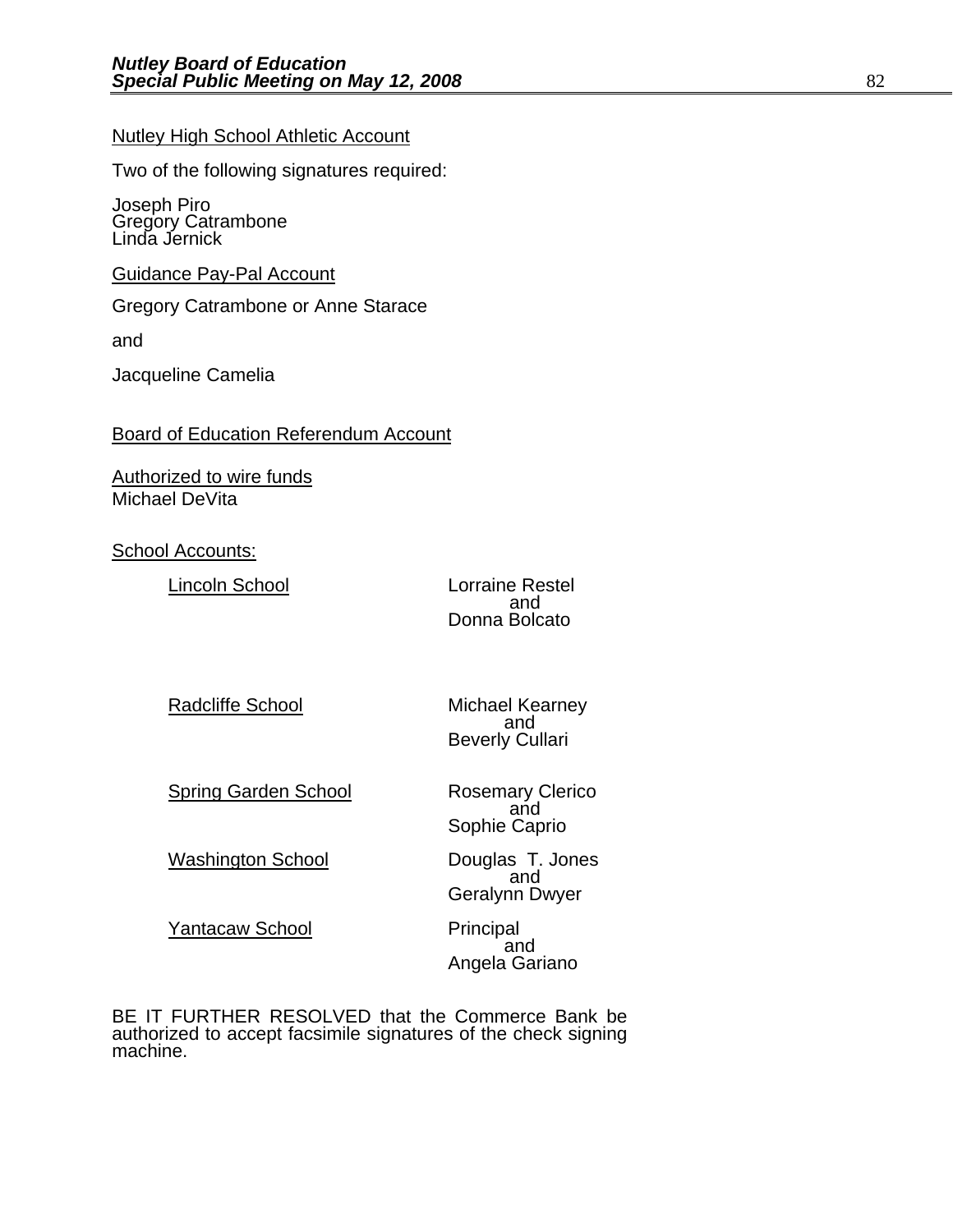# 23. **DEPOSITORIES OF SCHOOL FUNDS - Unemployment Fund**

BE IT RESOLVED that the Board of Education authorizes the Business Administrator/Board Secretary to invest idle funds of the Unemployment Fund at any of the following institutions: Boiling Springs Savings Bank; Commerce Bank; TD Bank North; Spencer Savings Bank; Capital One; and Washington Mutual.

### **24. INVESTMENT OF FUNDS**

BE IT RESOLVED that the Secretary/Business Administrator, with the approval of the Superintendent of Schools, be authorized to invest surplus funds of the Board of Education and funds which will be available for a determinate period of time in U.S. Government and Agency

Securities, Business Savings Accounts of our designated depository, and Certificates of Deposit of our local banks, and in any other securities designated by law.

**APPROVE** 

## **25. APPROVAL OF ADOPTION OF POLICIES**

BE IT RESOLVED that the Board of Education approves the adoption for the ensuing year all Bylaws and Policies, Rules and Regulations currently in force.

### 26. **ESTABLISH TUITION RATES FOR THE 2007-08 SCHOOL YEAR**

BE IT RESOLVED that the Nutley Board of Education approves the tuition rates for out-of-district students attending Nutley schools for the 2008-09 school year be established as follows:

# **Grade**

| Kindergarten              | \$8,720 |
|---------------------------|---------|
| $1 - 5$                   | 11,019  |
| 6-8                       | 11,144  |
| $9 - 12$                  | 11,306  |
| Learning and/or           |         |
| Lang. Disabled            | 24,134  |
| <b>Preschool Disabled</b> | 18,071  |
| Autism                    | 39,068  |

**INVESTMENT** 

### **TUITION RATES 2008-2009**

**POLICY**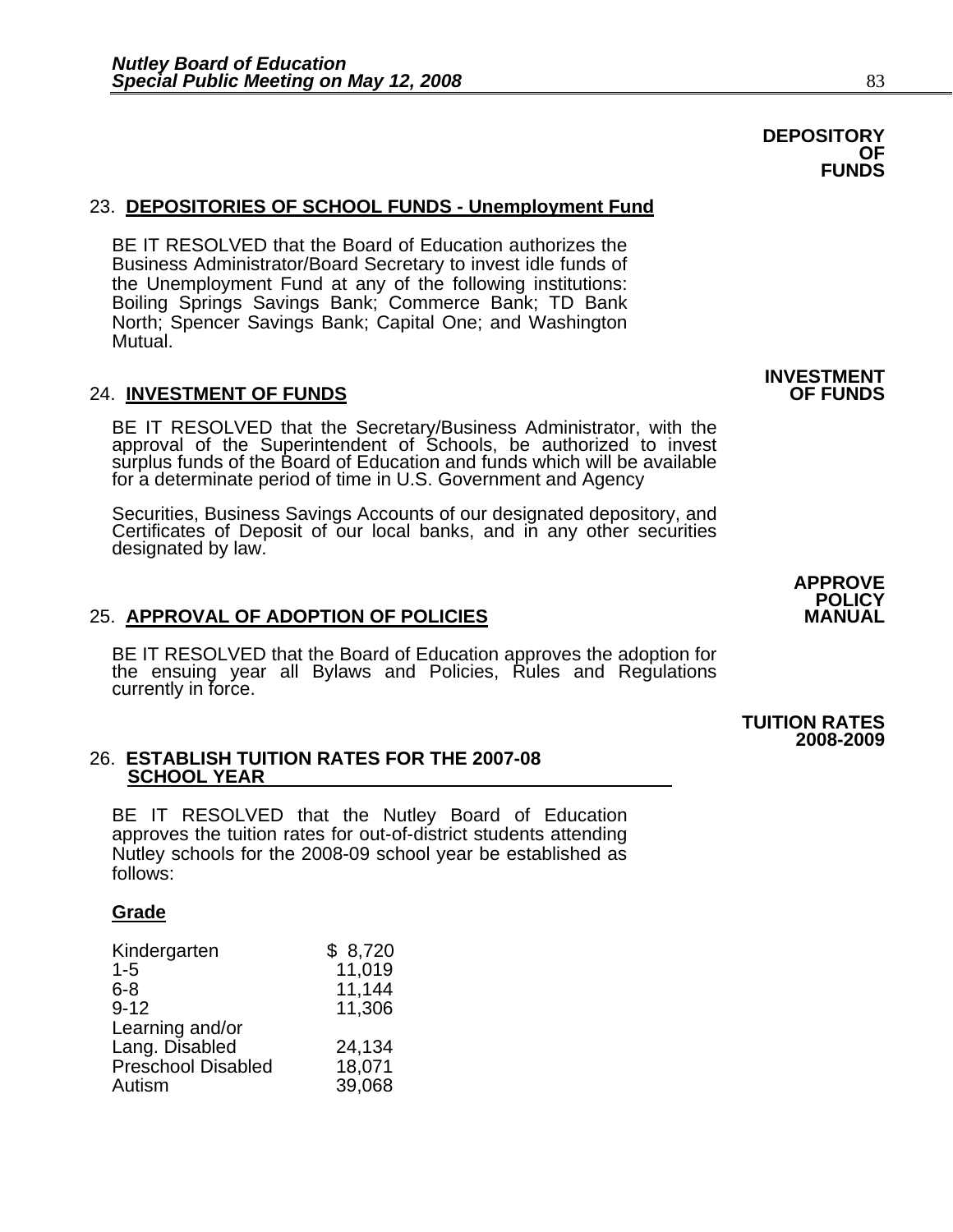### 27. **APPROVAL OF NUTLEY RAIDER ALL-STAR SPORTS CAMPS**

BE IT RESOLVED that the Board of Education approves the sponsoring, through the Nutley High School Athletic Department, summer sports camps for Nutley students ranging from  $5<sup>th</sup>$  grade to  $8<sup>th</sup>$  grade.

### 28. **APPROVAL OF AWARD OF A CONTRACT TO HORIZON BLUE CROSS BLUE SHIELD OF NEW JERSEY**

BE IT RESOLVED that the Nutley Board of Education accepts the recommendation of its insurance broker, IMAC Insurance Agency, and approves the award of a contract to Horizon Blue Cross Blue Shield of New Jersey (Horizon BCBSNJ) to<br>provide health and prescription drug insurance benefits to<br>district employees at the rates shown in (Schedule C) for the<br>period of June 1, 2008 to May 31, 2009.<br>**AUT** 

**APPROVE BC/BS BENEFITS** 

**APPROVE SPORTS CAMPS** 

**STATE CONTRACT VENDORS D** 

### 29. **RESOLUTION AUTHORIZING CONTRACTS WITH CERTAIN CONTRACT CONTRACTING UNITS**

WHEREAS, the Nutley Board of Education, pursuant to<br>N.J.S.A. 40A:11-12a and N.J.A.C. 5:34-7.29(c), may by<br>resolution and without advertising for bids, purchase any goods or services under the State of New Jersey Cooperative<br>Purchasing Program for any State contracts entered into on

behalf of the State by the Division and Property in the Department of the Treasury; and

WHEREAS, the Nutley Board of Education has the need on a timely basis to purchase goods or services utilizing State contracts; and

WHEREAS, the Nutley Board of Education intends to enter into contracts with the attached Referenced State Contract Vendors (Schedule D) through this resolution and properly executed contracts, which shall be subject to all conditions applicable to the current State contracts;

NOW, THEREFORE, BE IT RESOLVED, that the Nutley Board of Education authorizes the Purchasing Agent to purchase certain goods or services from those approved New Jersey State Contract Vendors on the attached list, pursuant to all conditions of the individual State contracts; and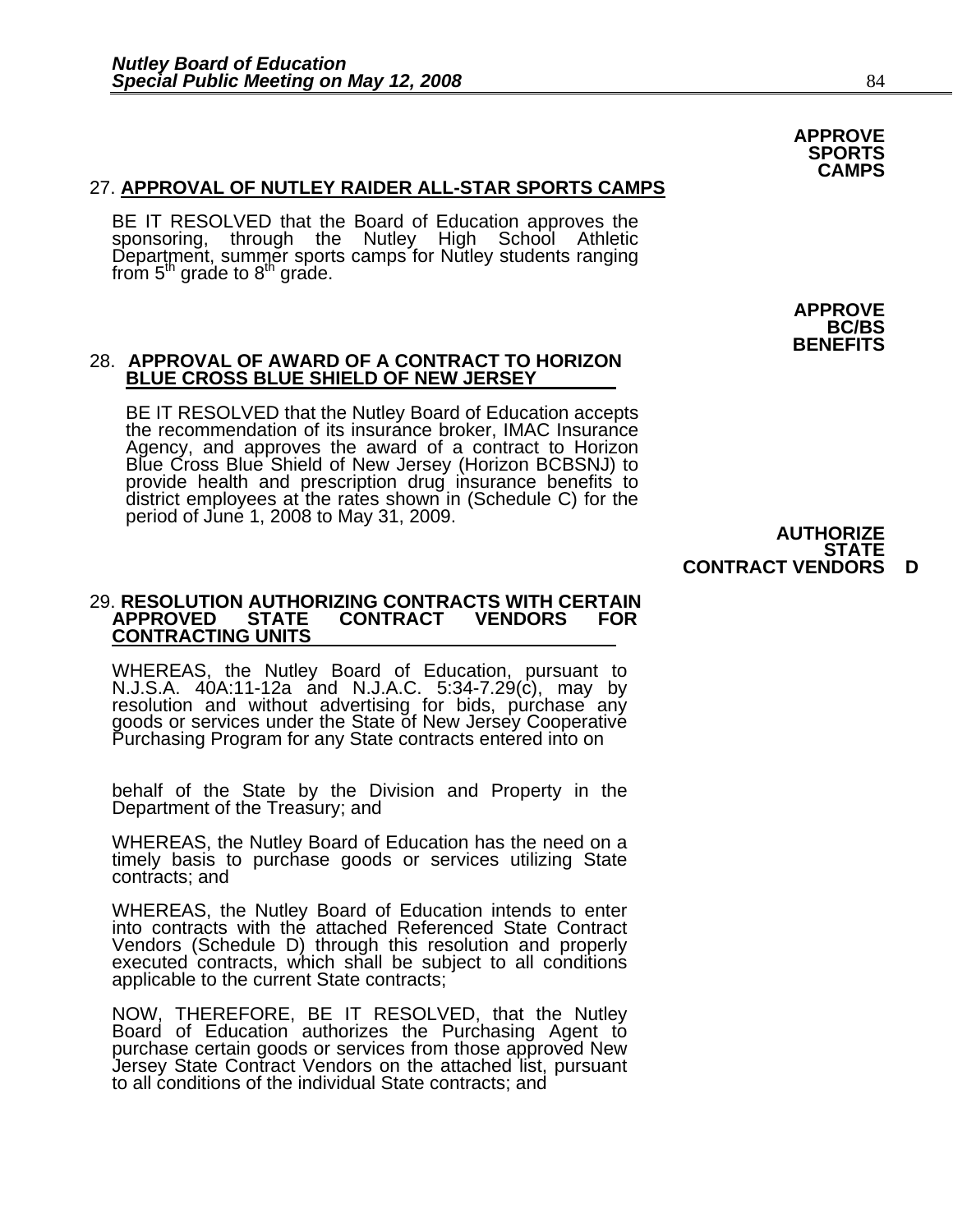BE IT FURTHER RESOLVED, that the governing body of the Nutley Board of Education pursuant to N.J.A.C. 5:30-5.5(b), the certification of available funds, shall either certify the full maximum amount against the budget at th certified until such time as the goods or services are ordered<br>or otherwise called for prior to placing the order, and a<br>certification of availability of funds is made by the Chief<br>Finance Officer; and

BE IT FURTHER RESOLVED, that the duration of the contracts between the Nutley Board of Education and the Referenced State Contract Vendors shall be from July 1, 2008 to June 30, 2009.

## 30. **APPROVAL OF TRAVEL LIST**

BE IT RESOLVED that the Board of Education approves the travel list and all expenses per (Schedule E).

## 31**. LEASE OF BOARD PROPERTY ON OVERLOOK TERRACE**

BE IT RESOLVED that the Board of Education leases property owned by it, known as Lot Number 14, Block 212 on the tax maps of the Township of Nutley, to John Janiec and Mrs. Anne Janiec, his wife, for a term beginning May 1, 2008 and terminating April 30, 2009, at a term rental of One Dollar (\$1.00) in accordance with all requirements specified in the<br>lease.

BE IT FURTHER RESOLVED that the Board of Education hereby authorizes its officers to execute said lease.

### 32**. LEASE OF BOARD PROPERTY ON ROMANO STREET**

BE IT RESOLVED that the Board of Education leases property owned by it, known as Lot Numbers 45 and 46, Block 18 on the tax maps of the Township of Nutley, to Nicholas Del Mauro, for tax maps of the Township of Nutley, to Nicholas Del Mauro, for<br>a term beginning May 1, 2008 and terminating April 30, 2009, at a term rental of One Dollar (\$1.00) in accordance with all requirements specified in the lease.

BE IT FURTHER RESOLVED that the Board of Education hereby authorizes its officers to execute said lease.

### **APPROVE TRAVEL LIST E**

**BOARD PROPERTY** 

**LEASE OF BOARD PROPERTY**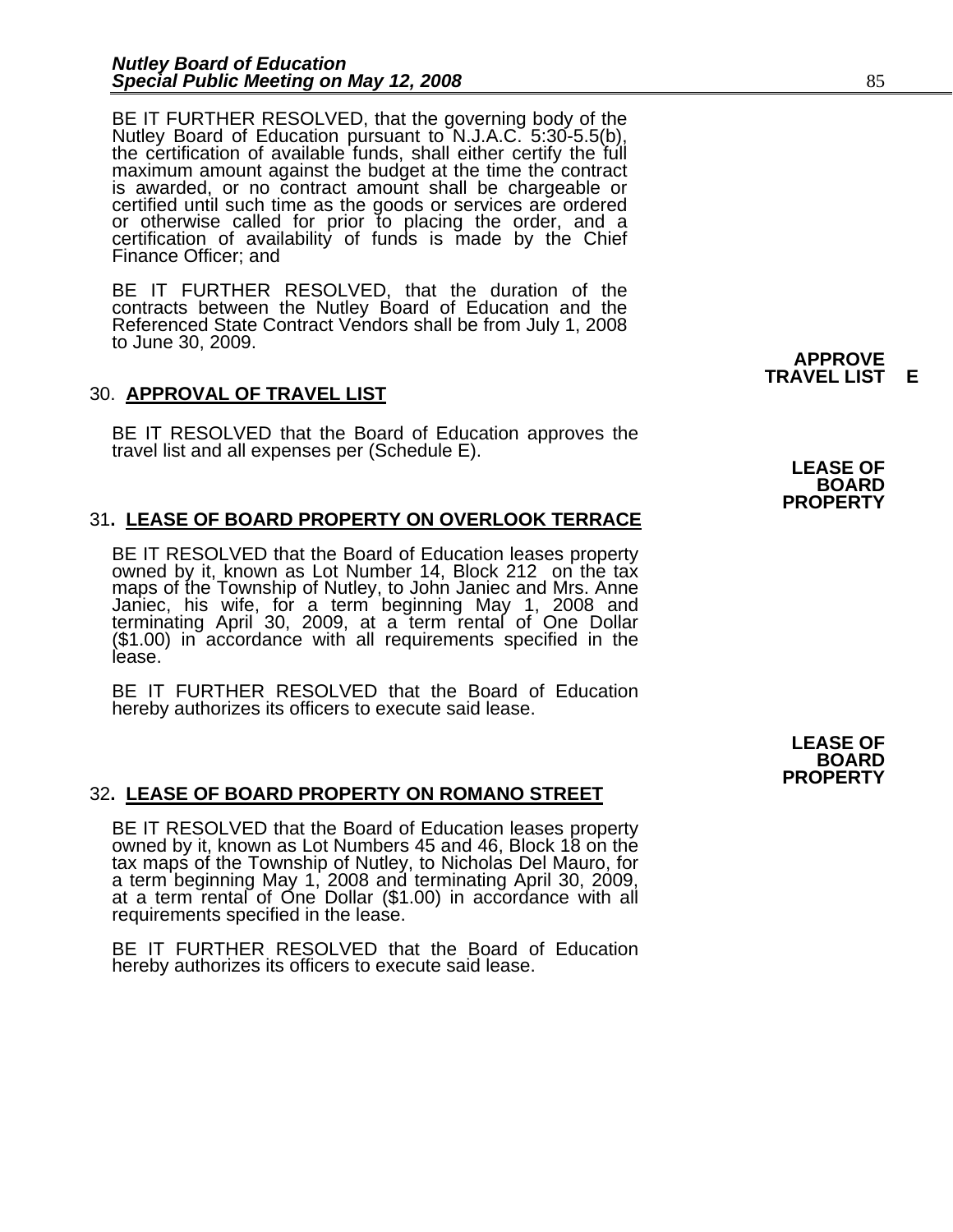### **LEASE OF BOARD PROPERTY**

### 33**. LEASE OF BOARD PROPERTY ON ROMANO STREET**

BE IT RESOLVED that the Board of Education leases property owned by it, known as Lot Numbers 78 and 79, Block 18 on the tax maps of the Township of Nutley, to Angelo Rotonda, for a term beginning May 1, 2008 and terminating April 30, 2009, at<br>a term rental of One Dollar (\$1.00) in accordance with all<br>requirements specified in the lease.

BE IT FURTHER RESOLVED that the Board of Education hereby authorizes its officers to execute said lease.

**The following resolution was tabled until May 28, 2008**  Public Meeting: **AWARD OF AWARD OF** 

**CONTRACT HVAC - NHS** 

### 34. **AWARD OF CONTRACT –HVAC– Nutley High School Auditorium**

WHEREAS, bids for HVAC – Nutley High School Auditorium were advertised on April 2, 2008, and

WHEREAS, sealed bids were publicly opened and read aloud on Thursday, April 24, 2008 at 3:30 p.m. in the Board Conference Room, and

WHEREAS, bids for HVAC – Nutley High School Auditorium are as follows:

| <b>Contractor</b>                            | <b>Address</b>                                                                         | <b>Base Bid</b> |
|----------------------------------------------|----------------------------------------------------------------------------------------|-----------------|
| <b>ACP Contracting</b>                       | 25 Just Road<br>Fairfield NJ 07004<br>973.575.1777<br>973.575.2774 Fax                 | \$88,800.00     |
| C. Dougherty &<br>Co                         | 7 Washington Ave.<br>Paterson NJ 07503<br>973.742.8100<br>973.742.6862 Fax             | \$89,814.00     |
|                                              |                                                                                        |                 |
| <b>Aero Plumbing &amp;</b><br><b>Heating</b> | 423 Mountain Lake Road<br>Great Meadows NJ 07838<br>908.637.8886<br>908.241.4179 Fax   | \$106,600.00    |
| <b>Envirocon LLC</b>                         | 490 Schooleys Mountain Rd<br>Hackettstown NJ 07840<br>908.813.1600<br>908.813.0460 Fax | \$118,735.00    |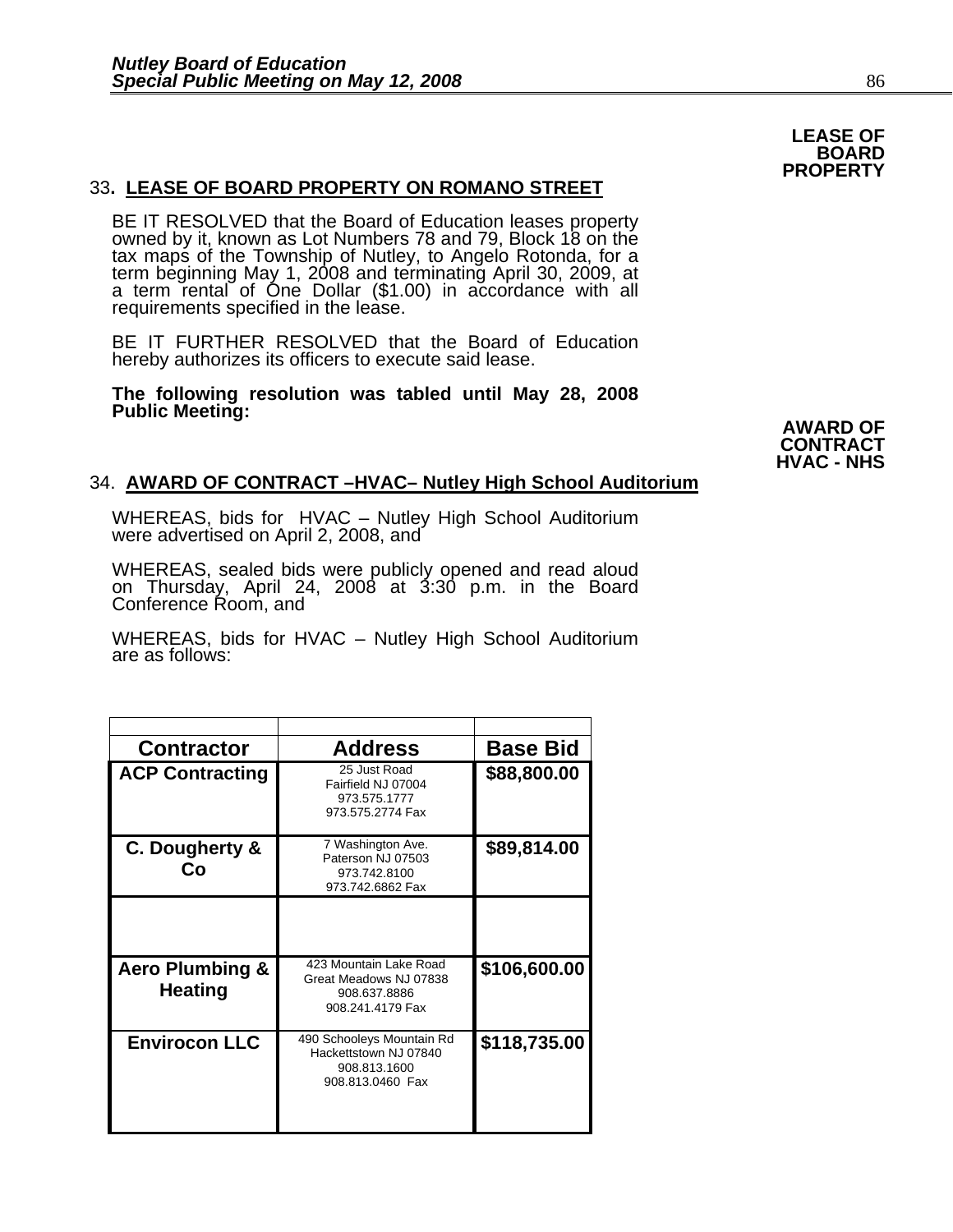| <b>TEO</b><br><b>Technologies</b>       | 1141 Greenwood Lake Turnp ke<br>Suite B4<br>Ringwood NJ 07456<br>973.728.6166<br>973.728.6189 fax | \$119,600.00 |
|-----------------------------------------|---------------------------------------------------------------------------------------------------|--------------|
| <b>Norman Sheet</b><br><b>Metal</b>     | 254 Little Falls Rd<br>Fairfield NJ 07004<br>973.237.9000<br>973.237.9122 Fax                     | \$130,185.00 |
| <b>Bill Leary HVAC</b>                  | 6 Green St.<br>Metuchen NJ 08840<br>732.494.9200<br>732.906.9848 Fax                              | \$135,460.00 |
| <b>Reiner Group</b>                     | 11-07 Riber Rd<br>Fair Lawn NJ 07410<br>201.794.3700<br>201.794.3795Fax                           | \$139,000.00 |
| <b>TM Brennan</b><br><b>Contractors</b> | 3505 Route 94<br>Hamburg NJ 07419<br>973.209.2545<br>973.209.1018 Fax                             | \$171,920.00 |

WHEREAS, the base bid of ACP Contracting meets all specifications, and is therefore the lowest responsible bidder, and

WHEREAS the architect and engineer recommended that the Board accept the bid of ACP Contracting, Fairfield, NJ.

NOW, THEREFORE, BE IT RESOLVED that the Nutley Board of Education accepts the recommendation of the Board's architect and engineer and approves the award of the contract for HVAC – Nutley High School Auditorium to ACP Contracting,<br>Fairfield, NJ.

Trustee Alamo stated the Board could not have its retirement dinner anymore because of the new accountability regulations. She suggested that the Board look into having one with the EAN.

Mrs. Francioso introduced Nancy Kehayes who gave a presentation on the Technical Education Curriculum – Grades 7-12 and the Art Curriculum – Grades 7-12.

Mrs. Kehayes suggested changing the department name from Business & Creative Arts to Career & Technical Education. A resolution will be needed for the change and will be looked into.

Trustee Sautter suggested making certain course requirements in the high school to better prepare students for the future.

Mr. Zarra thanked Mrs. Kehayes, who is retiring in June, for her years of service with the district.